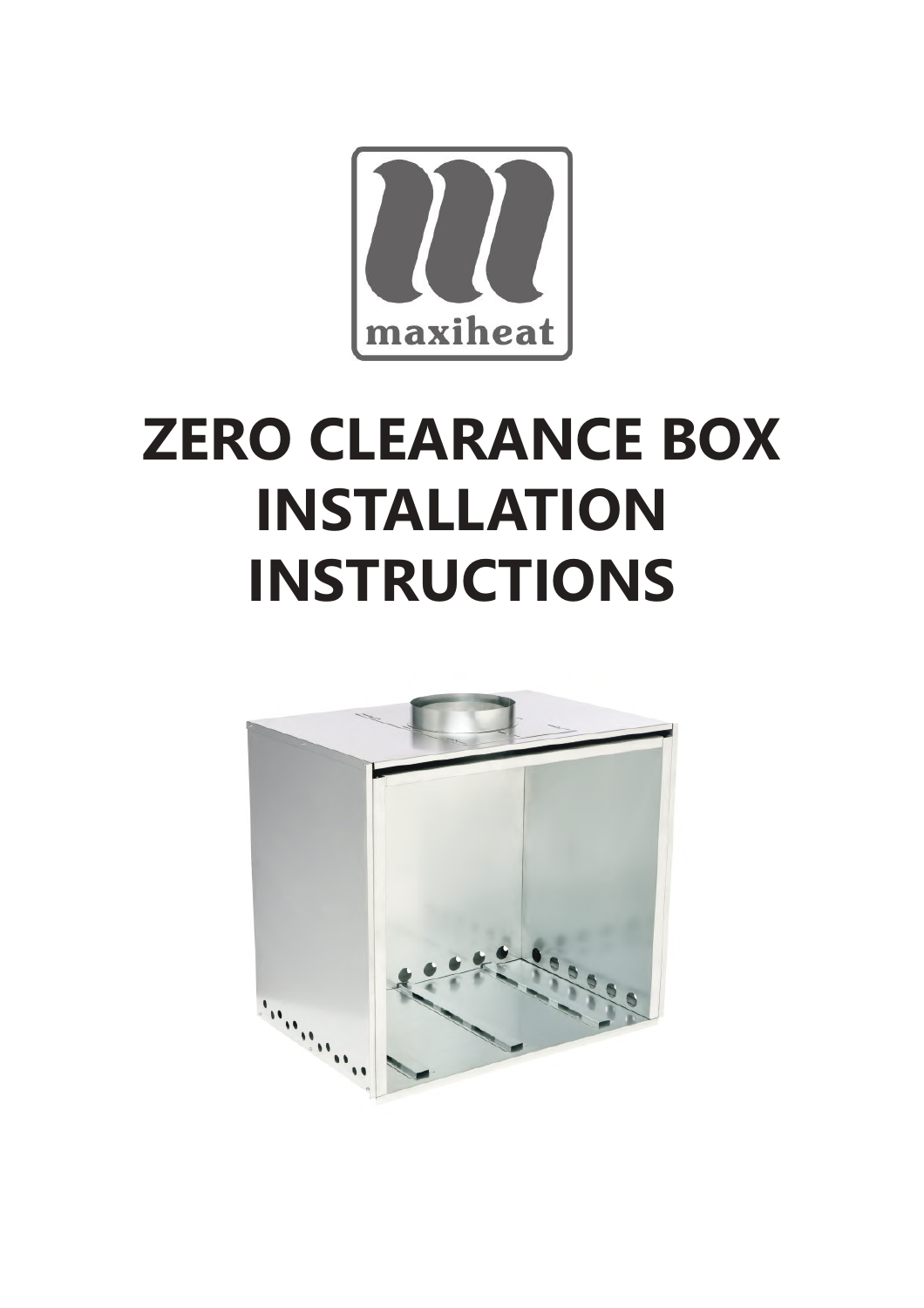### **IMPORTANT SAFETY INFORMATION**

Read these instructions carefully to get the most from your heater and to ensure safe and satisfactory heater performance. In particular, we would like to draw your attention to these warnings.

### **It is strongly recommended that a certified/qualified installer perform the installation.**

#### **Please be aware that you may need to get council approval prior to installation.**

#### *Exclusion of Liability*

Whilst every care has been taken in formulating these instructions, no responsibility whatsoever will attach to and/or claim lie against, the manufacturer and/or the distributor of the heater and zero clearance box as a result of any failure to follow the whole or any part of the instructions.

### **BEFORE BEGINNING**

Before beginning the installation of your wood heater and zero clearance box, you should note the following precautions:

- · **WARNING: THE APPLIANCE AND FLUE-SYSTEM SHALL BE INSTALLED IN ACCORDANCE WITH AS/NZS 2918 AND THE APPROPRIATE REQUIREMENTS OF THE RELEVANT BUILDING CODE OR CODES.**
- · **WARNING: APPLIANCES INSTALLED IN ACCORDANCE WITH THIS STANDARD SHALL COMPLY WITH THE REQUIREMENTS OF AS/NZS 4013 WHERE REQUIRED BY THE REGULATORYAUTHORITY I.E. THEAPPLIANCE SHALL BE IDENTIFIABLE BYACOMPLIANCE PLATE WITH THE MARKING 'TESTED TOAS/NZS 4013'.**
- · **WARNING: ANY MODIFICATION OF THE APPLIANCE THAT HAS NOT BEEN APPROVED IN WRITING BY THE TESTING AUTHORITY IS CONSIDERED TO BE IN BREACH OF THE APPROVAL GRANTED FOR COMPLIANCE WITHAS/NZS 4013'.**
- · CAUTION: CRACKED AND BROKEN COMPONENTS, e.g. GLASS PANELS OR CERAMIC TILES, MAY RENDER THE INSTALLATION UNSAFE.
- · CAUTION: MIXING OF APPLIANCE OR FLUE-SYSTEM COMPONENTS FROM DIFFERENT SOURCES OR MODIFYING THE DIMENSIONAL SPECIFICATION OF COMPONENTS MAY RESULT IN HAZARDOUS CONDITIONS. WHERE SUCH ACTION IS CONSIDERED, THE MANUFACTURER SHOULD BE CONSULTED IN THE FIRST INSTANCE.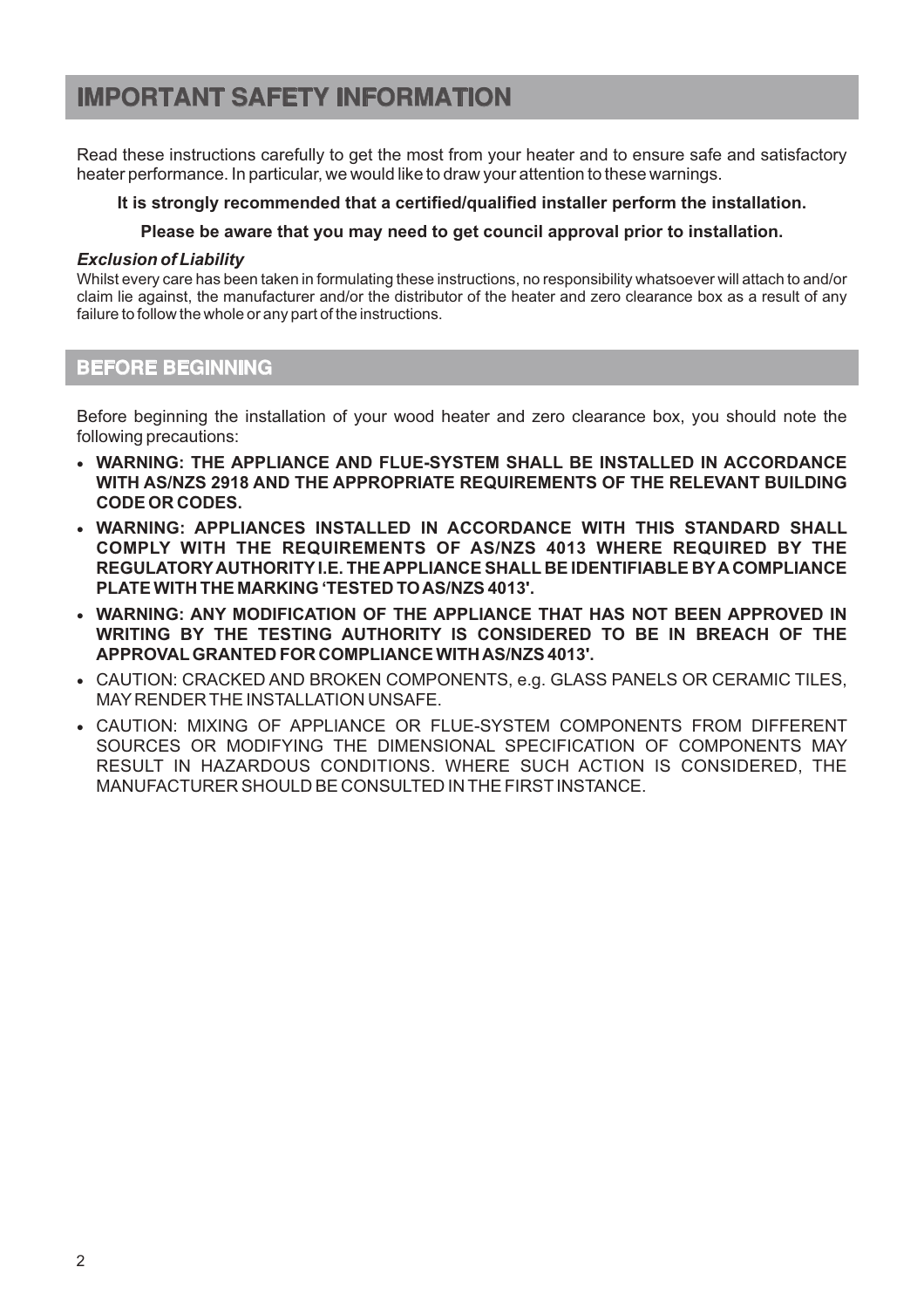### **STEP 1: SELECT A POSITION FOR YOUR WOOD HEATER**

When determining the position of your wood heater, you will need to make considerations regarding the following:

#### **Clearances to Combustible Materials**

Please observe all minimum clearances to combustible materials as specified in step 2 of these instructions. These clearances will apply to the timber frame, as well as to the side walls, ceiling and any mantelpiece construction.

Please note any clearances to combustible materials as specified in your heater instructions will also need to be adhered to.

#### **Flue Requirements**

Please also allow for clearances in the roof for the flue system. Inspect the roof and ceiling support beams at the proposed location and check that the outer flue casing can pass through without needing to remove any essential beams. You will need to allow 25 mm clearance between the outer flue casing and any combustible material.

Please refer to the diagram on page 6.

#### **Floor Protector (Hearth) Requirements**

The requirements for the floor protector will vary depending on the type of floor that the heater will be installed on, and whether it will be installed at floor level or if will be elevated.

Please refer to the detailed requirements as specified throughout these instructions.

There are 3 typical types of installations: set out from the wall, set into the wall and corner installations. Please refer to the diagrams below for examples of these installations.

#### **Set out from the wall contract the wall contract to the wall**





**Corner**

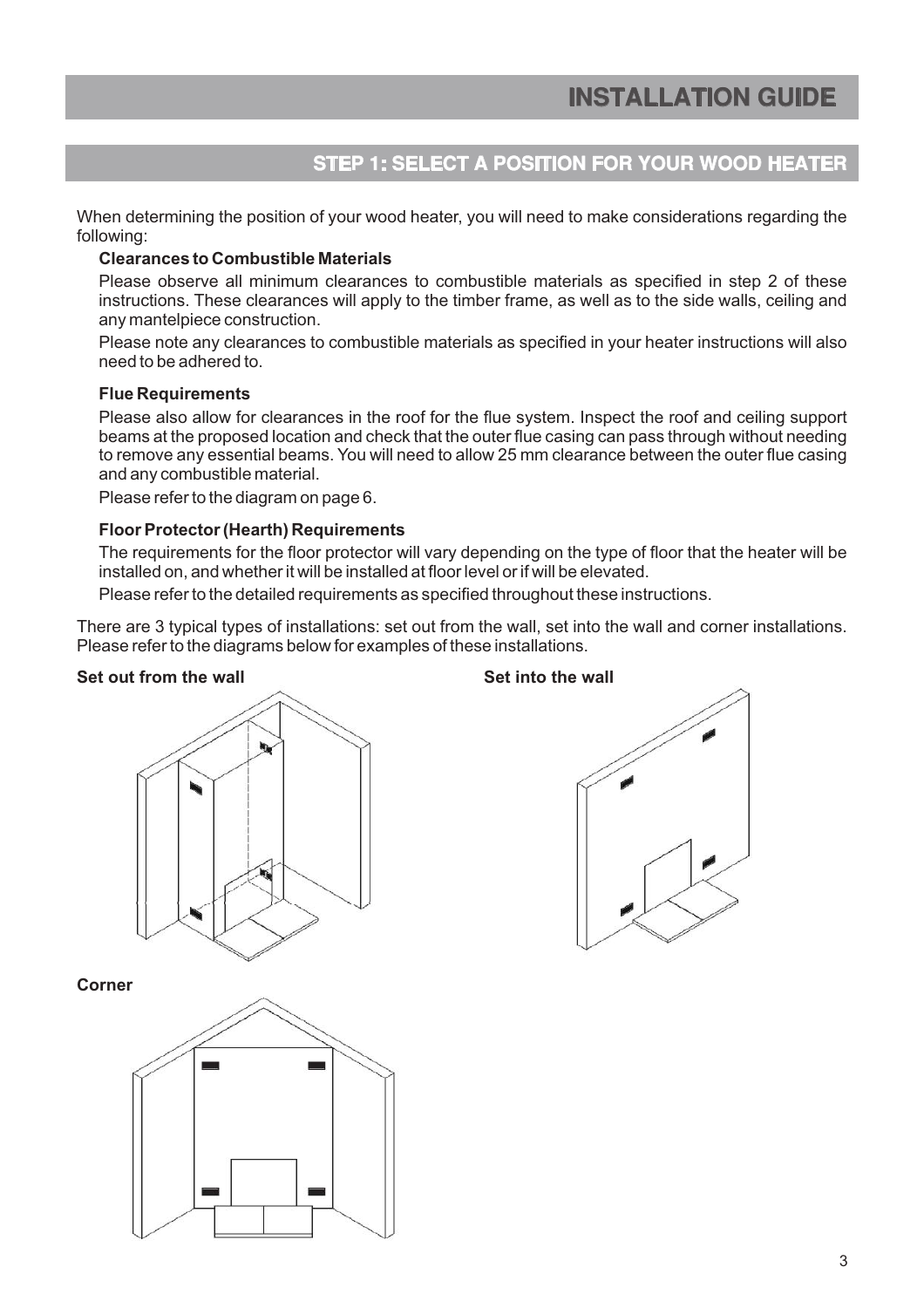### **STEP 2: BUILD YOUR ENCLOSURE**

Build the framework for your enclosure, referring to the diagram and table below for the **minimum** clearances from the Maxiheat Zero Clearance Box to combustible materials. The frame must extend to the ceiling.

The timber frame shown below is an example only. **The heater must be installed by a qualified installer.**

**Remember to make allowances for a floor protector if one is required.** Refer to step 5 for floor protector details.

The zero clearance box will be put into place in the following step.

**Clearances to Combustible Materials** 

The clearances include distances to the timber framing, any side walls and to the ceiling. Please note that the enclosure must be sealed from external draughts and vermin.

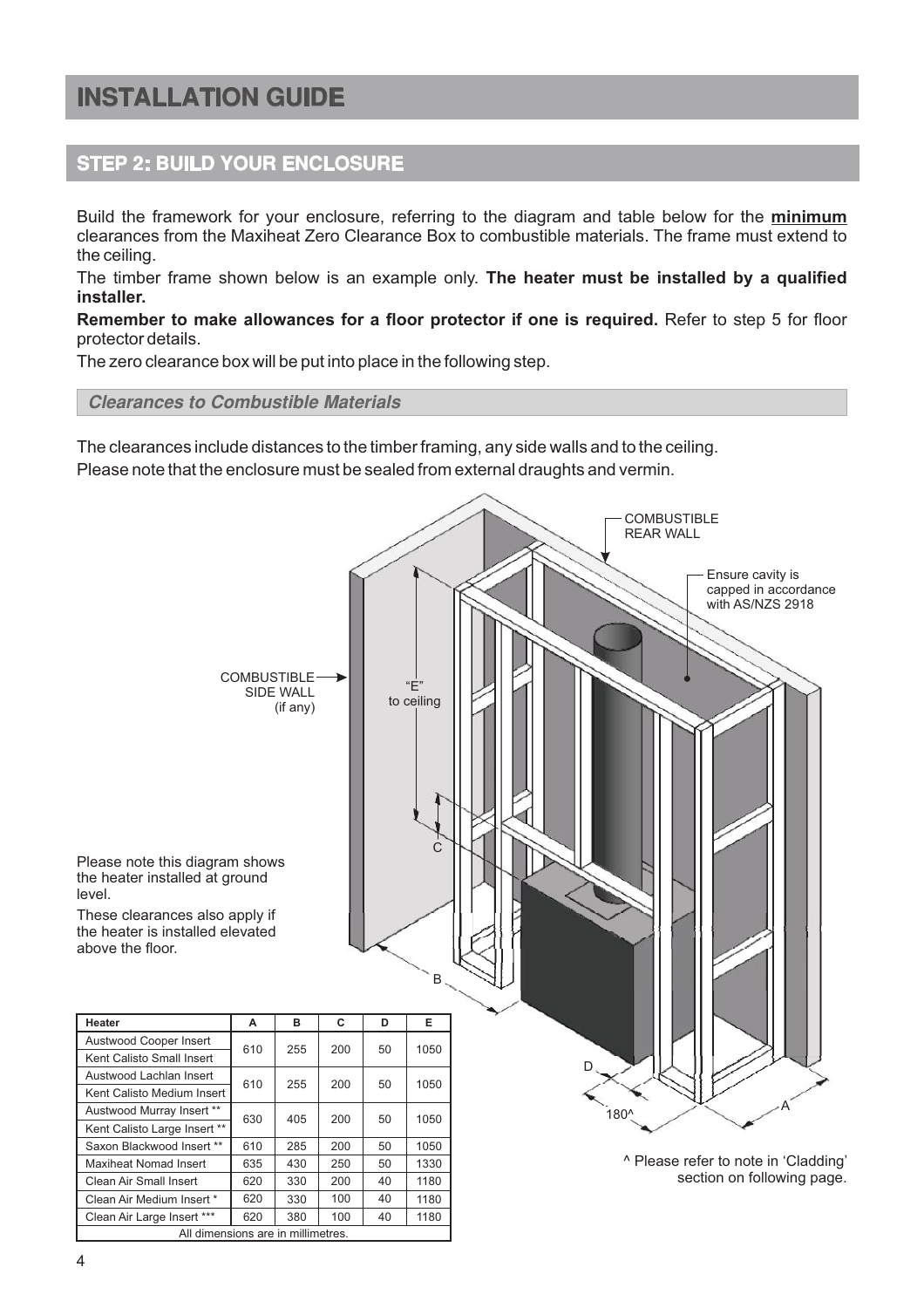### **STEP 3: PUT ZERO CLEARANCE BOX IN PLACE**

Once the timber framework has been built, assemble your zero clearance box and put it into place within the enclosure.

Depending on your installation, the floor protector may need to extend under your zero clearance box. Refer to step 5 for floor protector details.

The assembly instructions for the zero clearance box are on pages 9 and 10.

### **STEP 4: ASSEMBLE CLADDING, HEATER AND FLUE SYSTEM**

Put up the cladding for the front of your enclosure first. For most heater models, the heater fascia is smaller than the front of the zero clearance box. So, when you are fitting the cladding to the front of your enclosure, you will need to 'sandwich' the cladding in between the heater fascia and the zero clearance box. Refer to details in 'Cladding'below.

Once the front cladding is in place, assemble your heater and flue system into your enclosure. The flue system is a triple cased flue system that vents the zero clearance box, as well as taking the emissions outside. Refer to details in 'Flue Requirements'on the following page.

To complete your enclosure, air vents will need to be installed. This allows cool air to be drawn in at the bottom of the enclosure and released into the room at the top of the enclosure. Refer to 'Ventilation' on page 7.

#### *Cladding*

Please note the following in regards to the cladding for your enclosure:

- The cladding must extend to the ceiling.
- The front wall of the enclosure must consist of non-combustible material. The non-combustible material must extend from the floor protector to a minimum height of 1050 mm above the top of the zero clearance box.
- For ease of construction, it is recommended that the full height of the front wall be constructed of non-combustible material. We also recommend that the non combustible material has a thermal conductivity not greater than 0.33 W/m<sup>o</sup>K.
- The non-combustible material must extend no less than 180 mm either side of the zero clearance box. If desired, the width of the front wall may be extended.

Measure and make the cutout in your front cladding. Please refer to the table below for the size of the cutout in your cladding. The base of the cutout should sit up against the base of the heater body casing.

| <b>HEATER</b>                      | Height | <b>Width</b> |  |
|------------------------------------|--------|--------------|--|
| Austwood Cooper Insert *           | 670    | 640          |  |
| Kent Calisto Small Insert          | 620    | 670          |  |
| Austwood Lachlan Insert *          | 720    | 700          |  |
| Kent Calisto Medium Insert         | 670    | 730          |  |
| Austwood Murray Insert *           | 770    | 800          |  |
| Kent Calisto Large Insert          | 720    | 830          |  |
| Saxon Blackwood Insert             | 660    | 790          |  |
| Maxiheat Nomad Insert              | 640    | 735          |  |
| Clean Air Small Insert             | 570    | 680          |  |
| Clean Air Medium Insert            | 620    | 730          |  |
| Clean Air Large Insert             | 670    | 830          |  |
| All dimensions are in millimetres. |        |              |  |

#### **\* For theAustwood Insert Range:**

Due to the rounded corners of the fascia, there will be a small gap at the bottom corners. You will need to fill this in with a strip of cladding across the bottom. For further detail, please refer to heater instructions.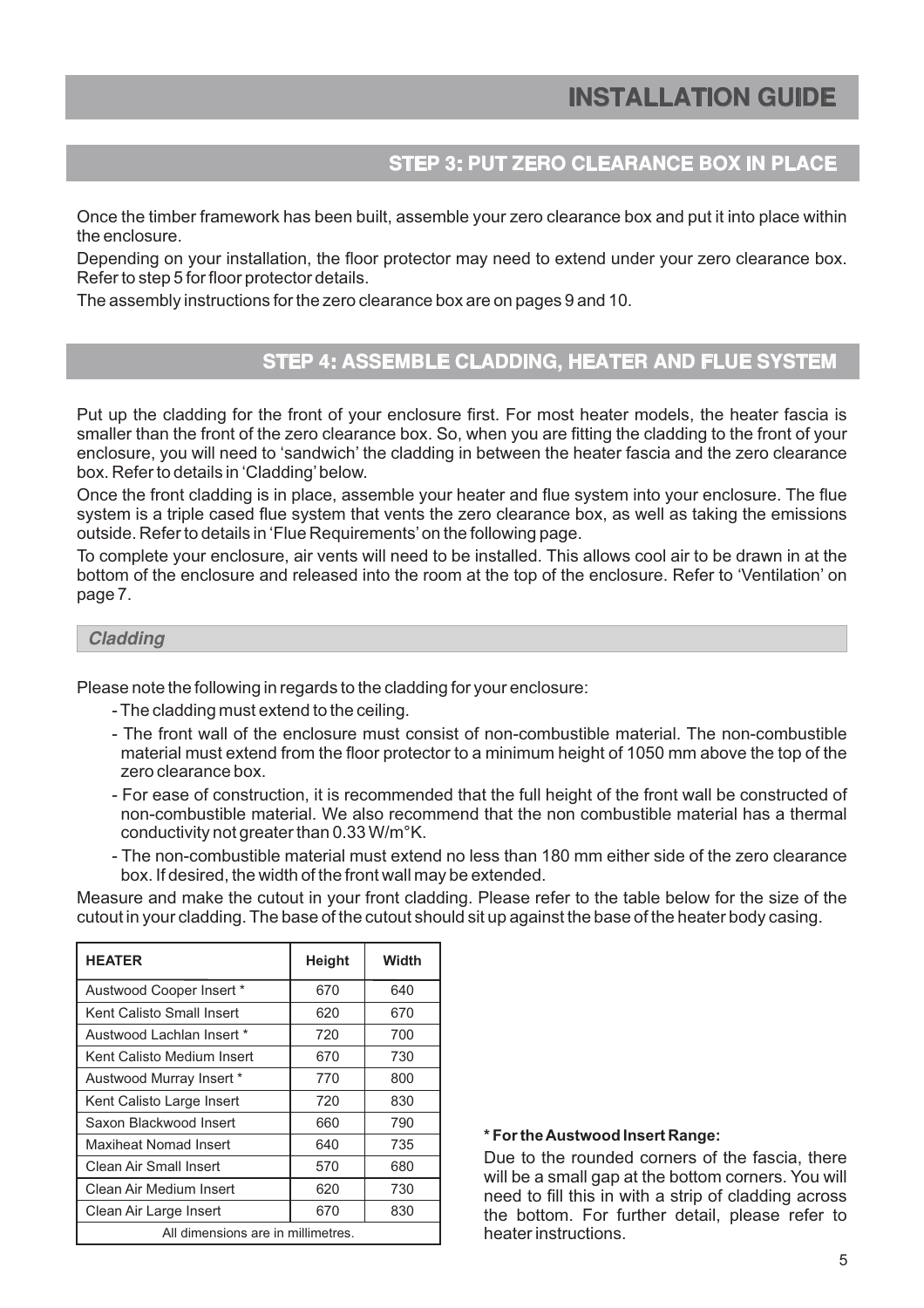#### **Flue Requirements**

A triple case flue kit must be used with the Maxiheat Zero Clearance Box. Ensure the flue system is installed in accordance withAS/NZS 2918 and any appropriate building codes.

We recommend you use a Maxiheat Zero Clearance Flue Kit. Please note an additional flue shield is supplied with the Maxiheat Zero Clearance Flue Kit. This flue shield is not required for this zero clearance box installation.

An example of an installation on a timber floor is shown below.

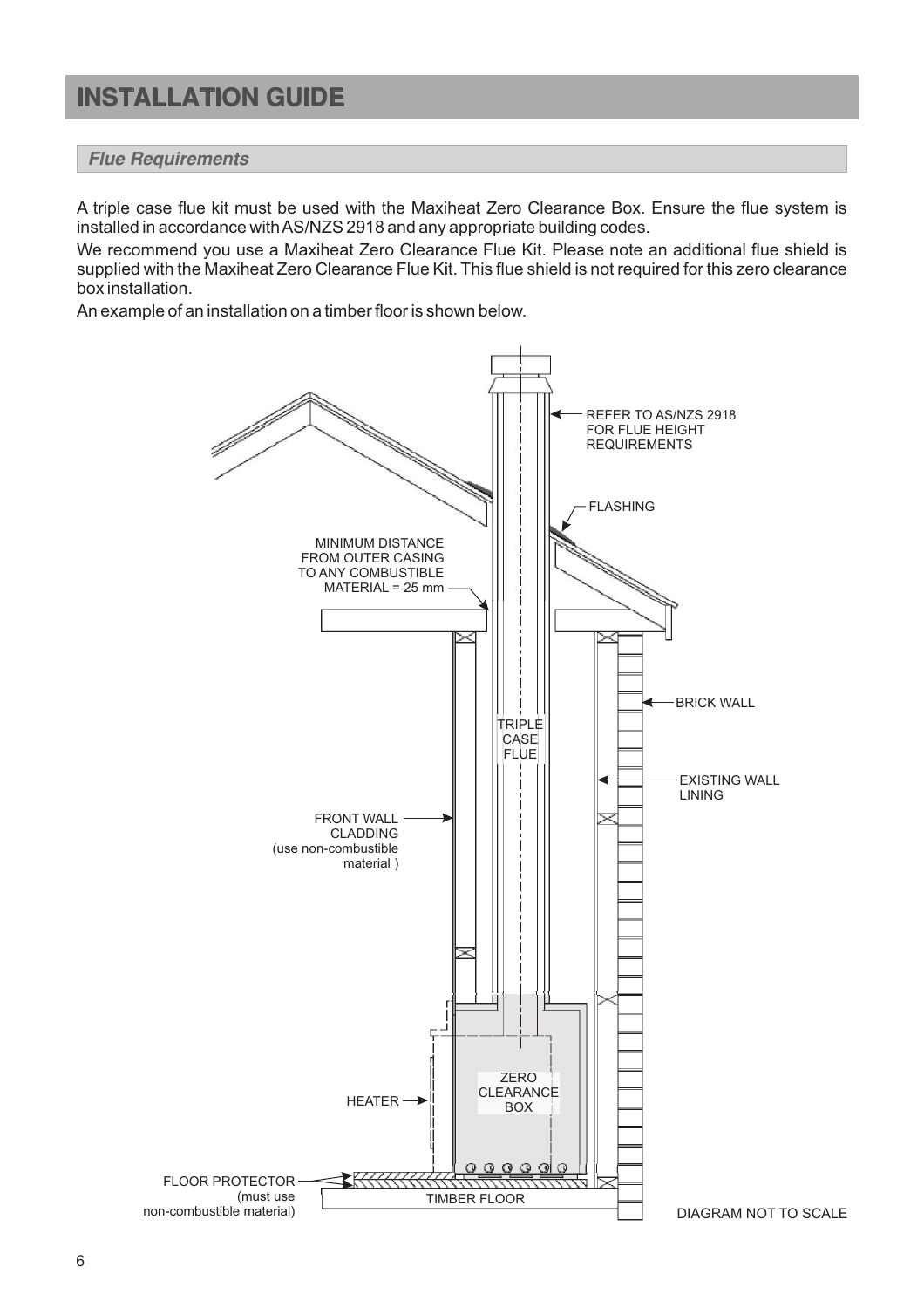*Ventilation*

Ventilation to the enclosure is required to allow air flow through the enclosure to prevent overheating and maximum heat return. The air vents can be placed on the sides of the enclosure or on the front.

The vents need to have a minimum open area of 9,800 mm<sup>2</sup> and must be placed at the top and bottom of the enclosure. Note: The Clean Air Large Insert must have a minimum open area of 14,950 mm<sup>2</sup>. The CleanAir Small Insert and CleanAir Medium Insert must have a minimum open area of 14,350 mm²

The bottom air vents must not be installed any higher than 200 mm above the floor and the top air vents must not be installed any lower than 215 mm from the ceiling.

Examples of typical installations are shown in the diagrams below.



**STEP 5: PUT THE FLOOR PROTECTOR IN PLACE (if required)** 

If you are installing your heater on a combustible heat-sensitive floor, then you must use a floor protector with your heater.

The floor protector requirements will vary depending on how the heater is installed. Please refer to the following diagrams and specifications as applicable for your installation.

If the heater is installed at **floor level**, then:

- the floor protector in front of the heater must extend into the enclosure and under the zero clearance box.

Depending on the floor protector thickness requirements for your heater, you may need to raise the zero clearance box so that the base of the heater aligns with the top of the hearth. If the zero clearance box needs to be raised, you must ensure the zero clearance box is supported on non-combustible material.

Please refer to the heater instructions for floor protector dimensions.

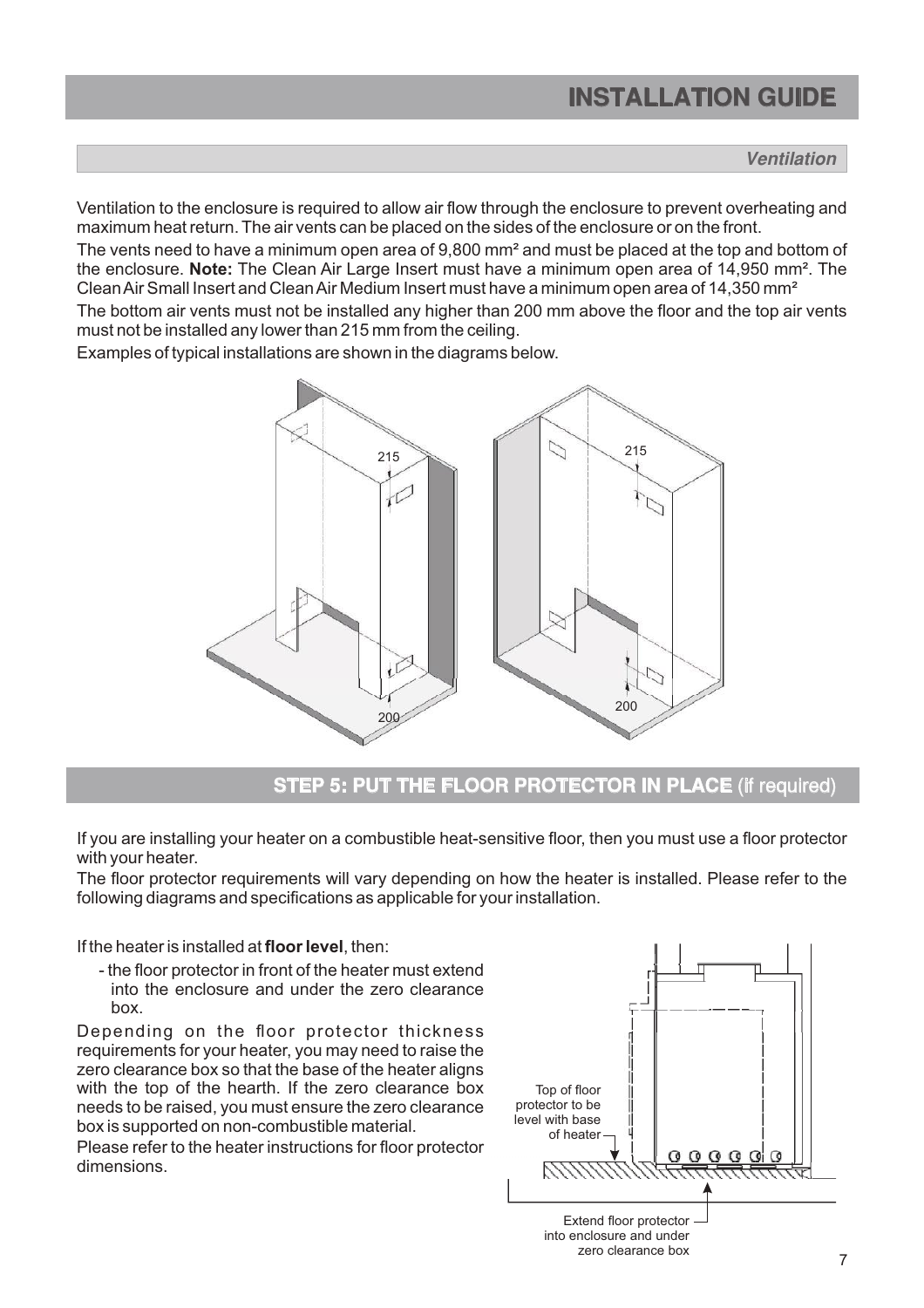The heater may be elevated and installed so that the base of the heater is above the floor. The height at which the heater is installed will determine:

- the size and material of the floor protector, and
- the material of the frame that the zero clearance box sits on.

The specific height 'A' that affects the floor protector and zero clearance support will vary depending on your heater. Please refer to the table below for the specific height 'A' for your heater.

- (i) If the heater is **elevated** and installed so that the **base of the heater is less than 'A' above the floor, then:** 
	- the floor protector in front of the heater must extend into the enclosure and under the zero clearance box, and
	- the zero clearance box must be supported on noncombustible material.

Please refer to the heater instructions for floor protector dimensions.

- (ii) If the heater is **elevated** and installed so that the base of the heater is more than 'A' above the floor, then:
	- the floor protector in front of the heater does not need to extend into the enclosure,
	- the floor protector must consist of non-combustible material, with a thermal conductivity not greater than 0.33 W/m°K, such as compressed cement sheet, and
	- the zero clearance box may be supported on a timber frame topped with a 12 mm thick plywood panel (or equivalent). The plywood panel must not be greater than 900 mm wide. This is to ensure sufficient ventilation around the sides of the zero clearance box. Alternatively, you may purchase a steel frame (Product Code: LSHSINSFRAME) from your Maxiheat dealer. This frame is 400 mm high by 710 mm wide by 430 mm deep.

Non-combustible support 1111111111 Extend floor protector into enclosure and under **(i)**

zero clearance box



Please refer to the table below for the minimum dimensions required for the floor protector.

| Height of base of                  |                               | <b>Floor Protector Dimensions</b> |                                   |  |
|------------------------------------|-------------------------------|-----------------------------------|-----------------------------------|--|
| <b>HEATER</b>                      | heater above the floor<br>ʻA' | Width                             | Depth in front of<br>door opening |  |
| Austwood Cooper Insert             | 250                           | 873                               |                                   |  |
| Kent Calisto Small Insert          |                               |                                   |                                   |  |
| Austwood Lachlan Insert            | 250                           | 935                               | 400                               |  |
| Kent Calisto Medium Insert         |                               |                                   |                                   |  |
| Austwood Murray Insert             | 350                           | 1033                              |                                   |  |
| Kent Calisto Large Insert          |                               |                                   |                                   |  |
| Saxon Blackwood Insert             | 350                           | 920                               |                                   |  |
| Maxiheat Nomad Insert              | 250                           | 1045                              |                                   |  |
| Clean Air Small Insert             | 250                           | 921                               | 300                               |  |
| Clean Air Medium Insert            | 275                           | 971                               |                                   |  |
| Clean Air Large Insert             | 375                           | 1071                              |                                   |  |
| All dimensions are in millimetres. |                               |                                   |                                   |  |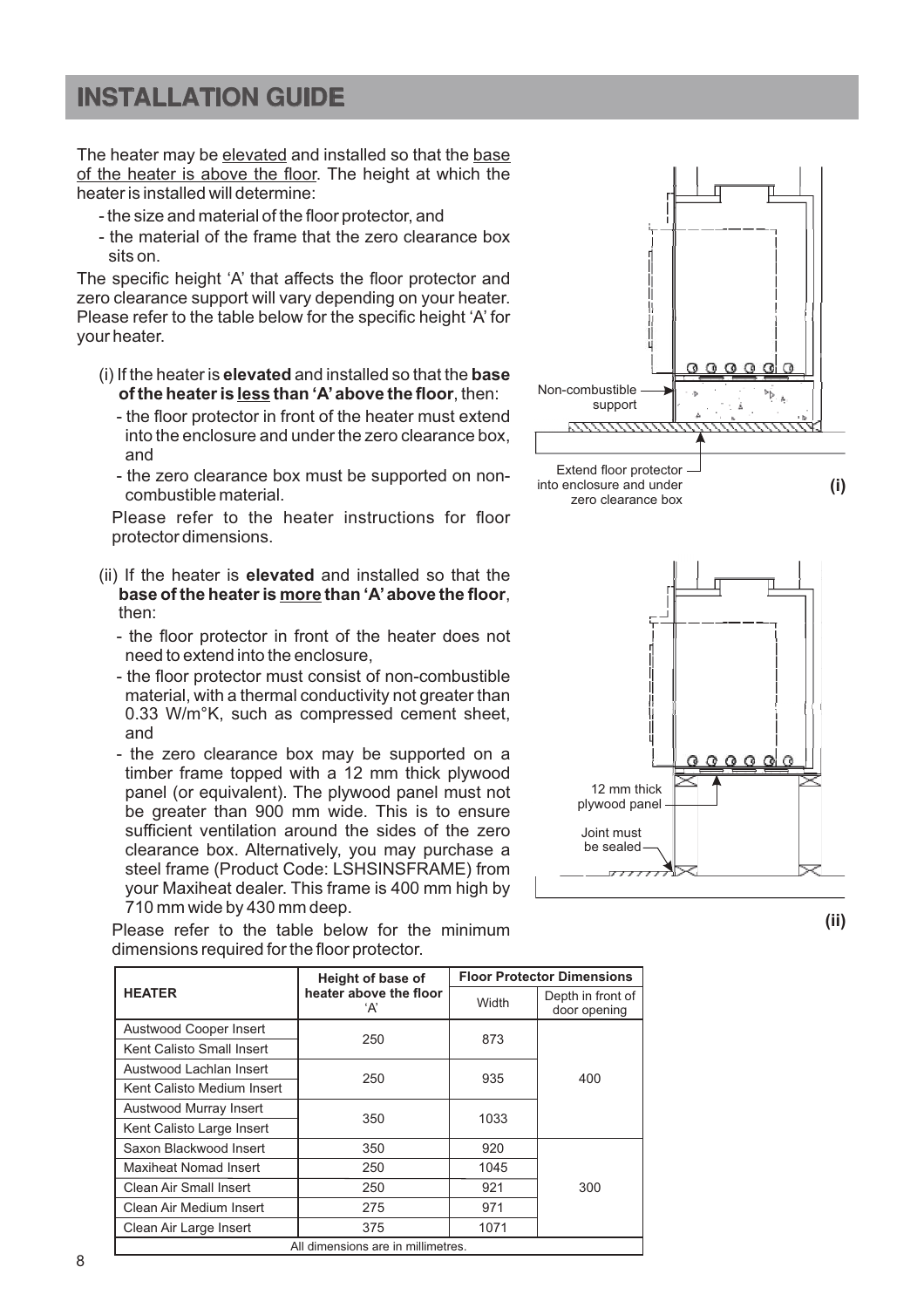### **ZERO CLEARANCE BOX DIMENSIONS**



### **ZERO CLEARANCE BOX ASSEMBLY DETAILS**

### **Step 1**

Lay down the bottom panel as shown below.

### **Step 2**

Screw inner left, inner right and inner back panels together, with the vent holes to the bottom and returns facing outwards.





*continued on following page...*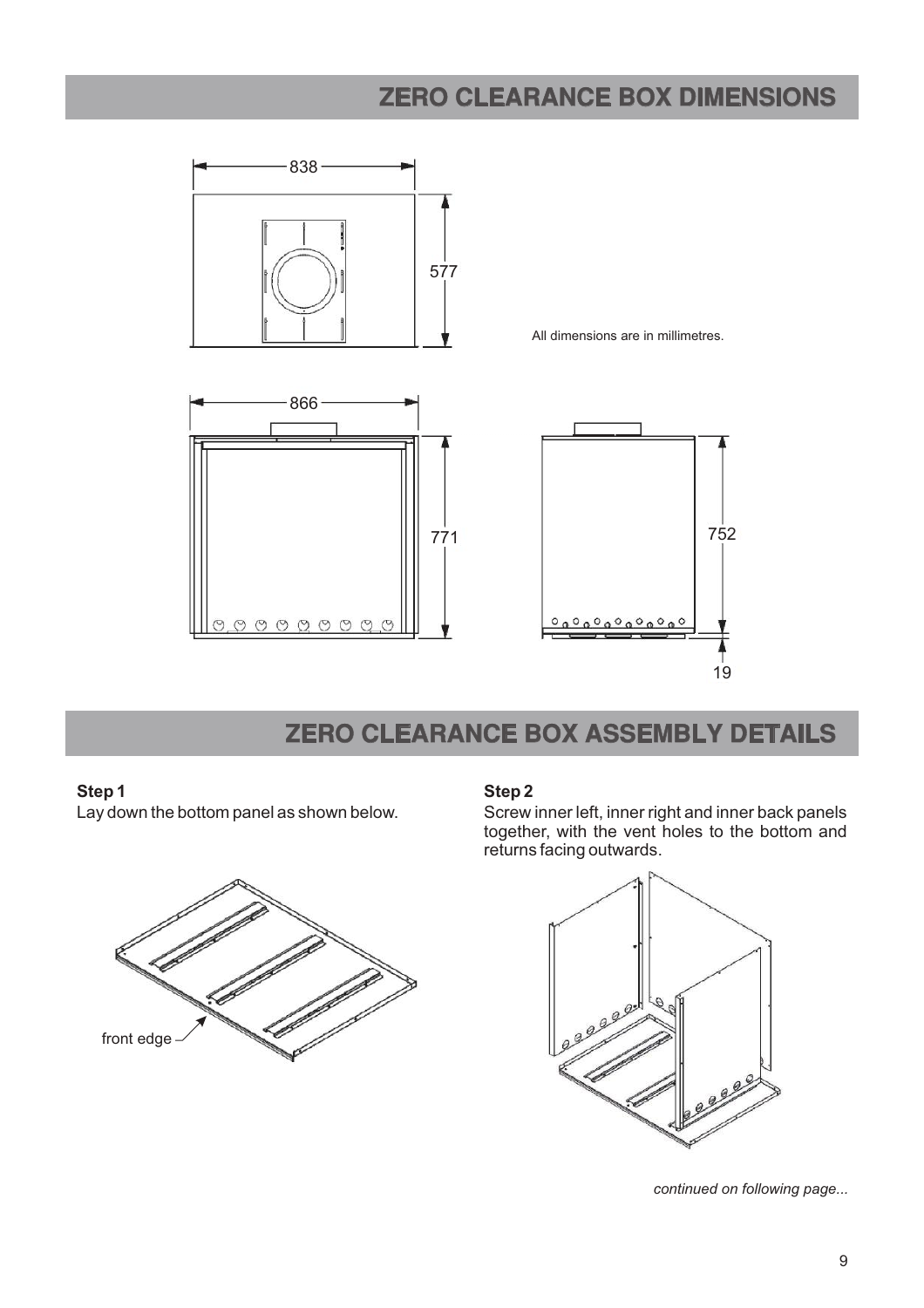### **ZERO CLEARANCE BOX ASSEMBLY DETAILS**

### **Step 3**

Screw the inner top panel in place.



### **Step 4**

Loosely screw the inner collar (Ø200 mm) to the top panel. Do not tighten the screws until you have fixed the locating screw.

There is a locating hole on the inner collar. Align this hole to one of the four locating holes on the inner top panel.



Refer to the diagram and table below to determine which hole to use for your heater.



|   | Clean Air Large Insert     | Saxon Blackwood Insert        |
|---|----------------------------|-------------------------------|
|   | Austwood Lachlan Insert    | Clean Air Medium Insert       |
| B | Kent Calisto Medium Insert | Austwood Cooper Insert        |
|   | Austwood Murray Insert     | D   Kent Calisto Small Insert |
|   | Kent Calisto Large Insert  | Clean Air Small Insert        |

### **Step 5**

Screw the outer left, outer right and outer rear panels in place with the vent holes to the bottom and the returns facing outwards.

You may find it easier to screw the side and rear panels together first, before screwing them to the base panel.



### **Step 6**

Screw the outer top panel in place.



### **Step 7**

Loosely screw the outer collar (Ø250 mm) to the top panel. Do not tighten the screws until you have fixed the locating screw.

Align outer collar to the inner collar and screw the collar into place using the appropriate locating hole.

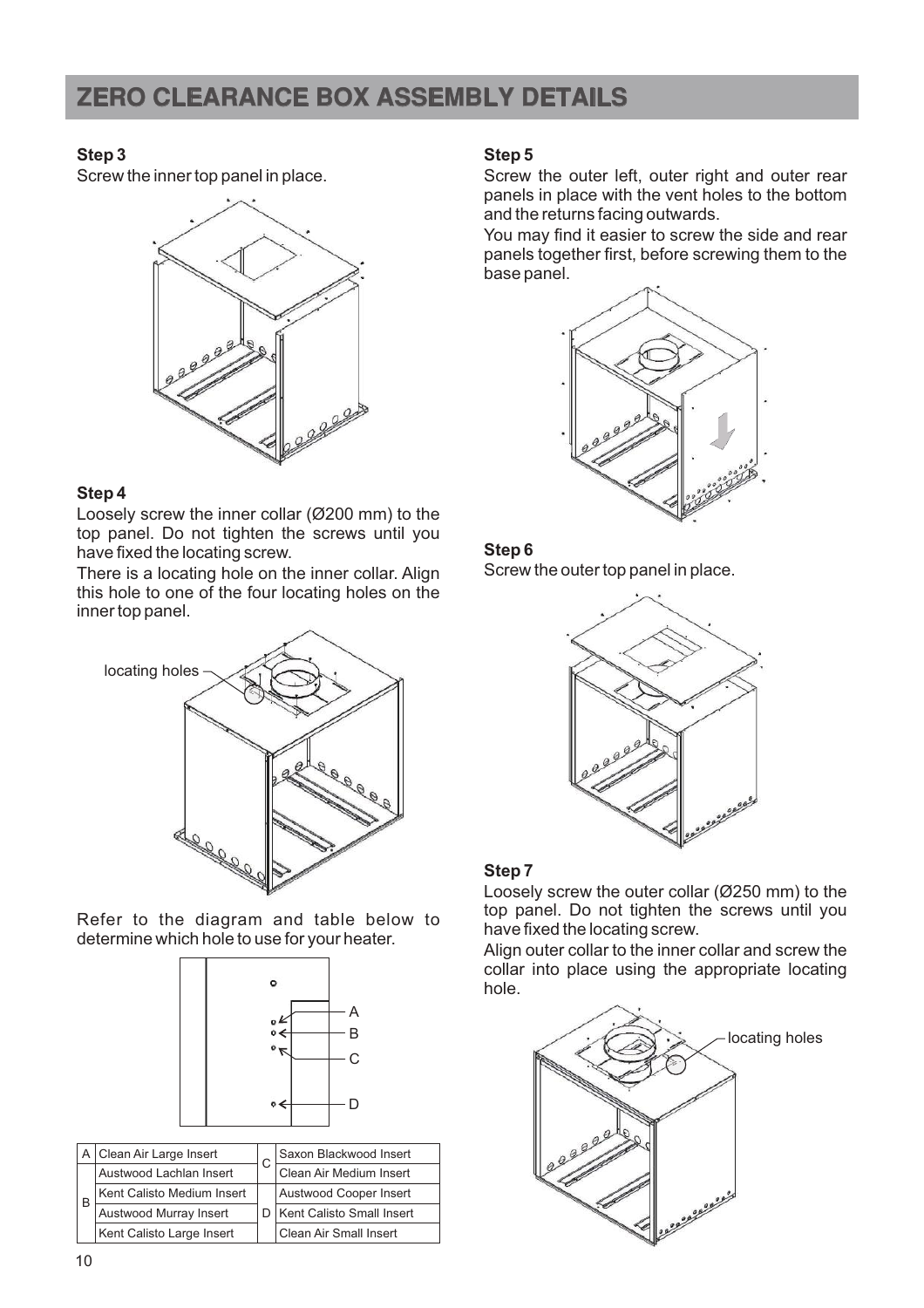*This page is left intentionally blank.*